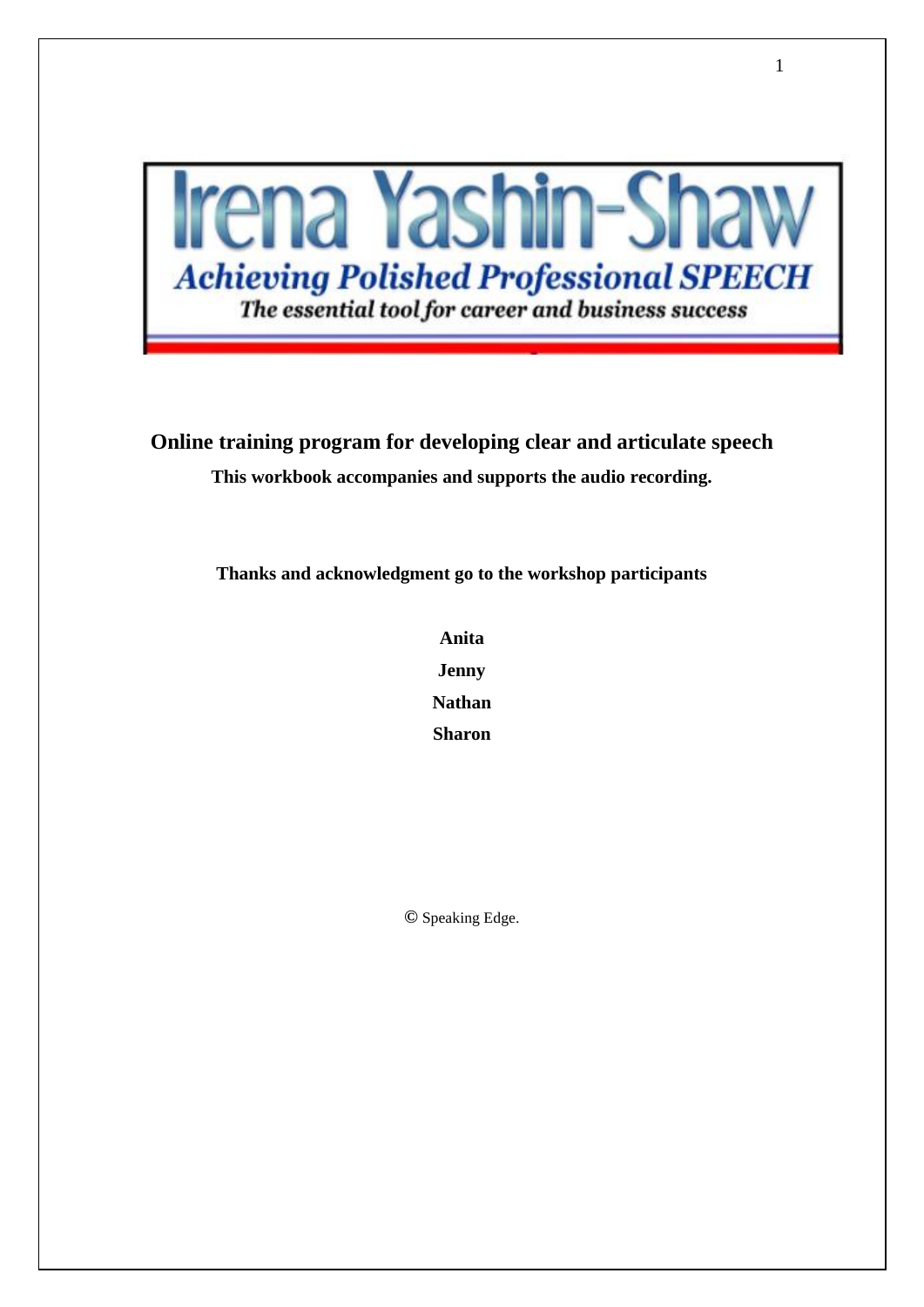# **VOWELS :YOUR VOCAL VEHICLE**

### **THE AH SOUND (As in father)**

These exercises will help you to become comfortable with opening your mouth more when speaking, which is fundamental for clear, articulate speech.

To produce a rich, round AAHH sound:

- Open your mouth as if you were going to yawn so that your jaw is dropped low but relaxed.
- Check for the 'two-finger' rule.
- Flatten the tongue in the bottom of your mouth and let the sound come forward.
- Use a mirror when practicising.

Compare the following mouth configurations. Aim for the **second** one. Notice that the **tongue is flatter** and the back of the **throat more open**.



Every time you find the **AAHH** sound in the exercises on the next page, relax and drop your jaw, open your mouth and the back of the throat and draw the tongue down. A lot to remember at once but it will soon become second nature.

#### **Practise the exercises following this process:**

- o Slightly elongate the AAHH sound.
- o Using a mirror watch your jaw drop on the AH sound.
- o Draw your tongue down so that you create a larger cavity in the mouth in which the sound is amplified.
- o Place two fingers side-on into your mouth. Drop your jaw to this extent when doing these exercises.
- o Do not be self-conscious about this. Becoming comfortable with opening your mouth more than usual is often the first step to clearer speech.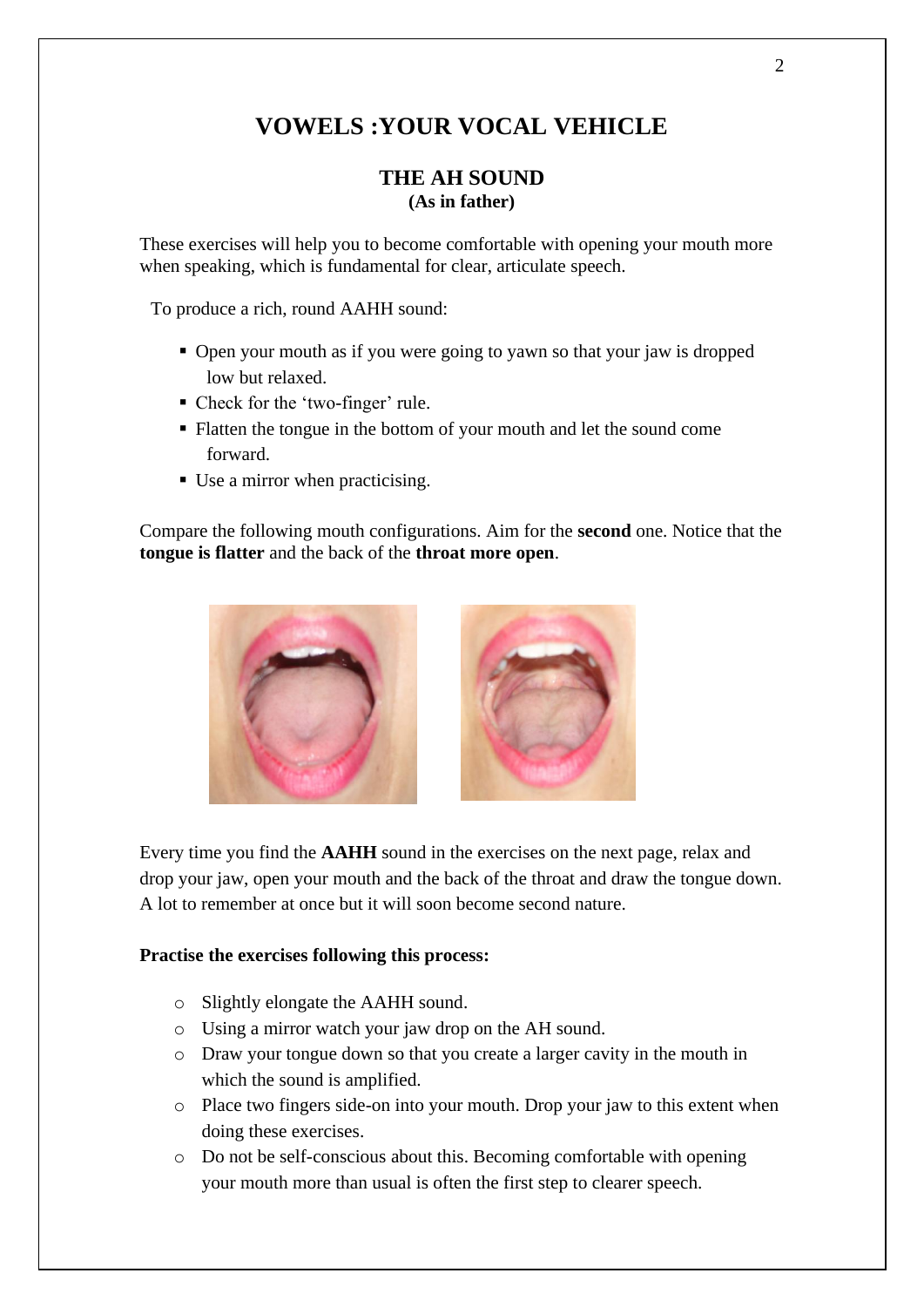**Words with the AH sound**: C**a**rcass, f**a**ther, m**a**ster, b**a**th,

#### **Now try this rhyme**:

The c**a**rnival in C**a**stle P**a**rk Is a g**a**la children's event. With **a**rcades, c**a**rs and movie st**a**rs P**a**'s money is f**a**st spent.

C**a**rl's favourite p**a**rt of the c**a**rnival Is the f**a**st little dodgem c**a**rs. He loves to d**a**rt p**a**st **A**rthur And ch**a**rges towards B**a**rt.

### **Sentences**

- 1. M**a**rk sent a postc**a**rd to L**a**ra's **A**unt M**a**rtha.
- 2. These d**a**rk gl**a**sses make it h**a**rd to see the p**a**th.
- 3. We'll p**a**rt when we reach T**a**ree at h**a**lf p**a**st one.
- 4. Talia bought a r**a**ther revealing dress for the p**a**rty.

# **Extra Practice Sentences**

- 1. The teacher c**a**n't p**a**ss anyone in this cl**a**ss.
- 2. The King Charles spaniel barked and barked at the other dogs in the park.
- 3. The sparkling fireworks at the gala opening lasted nearly half an hour.
- 4. Last night a classy, brass plaque was awarded to Karl for his brilliant pass in the exam.
- 5. The charming and suave actor calmly smoked a cigar.
- 6. Bart carved the turkey and the potato tart with hardly a glance.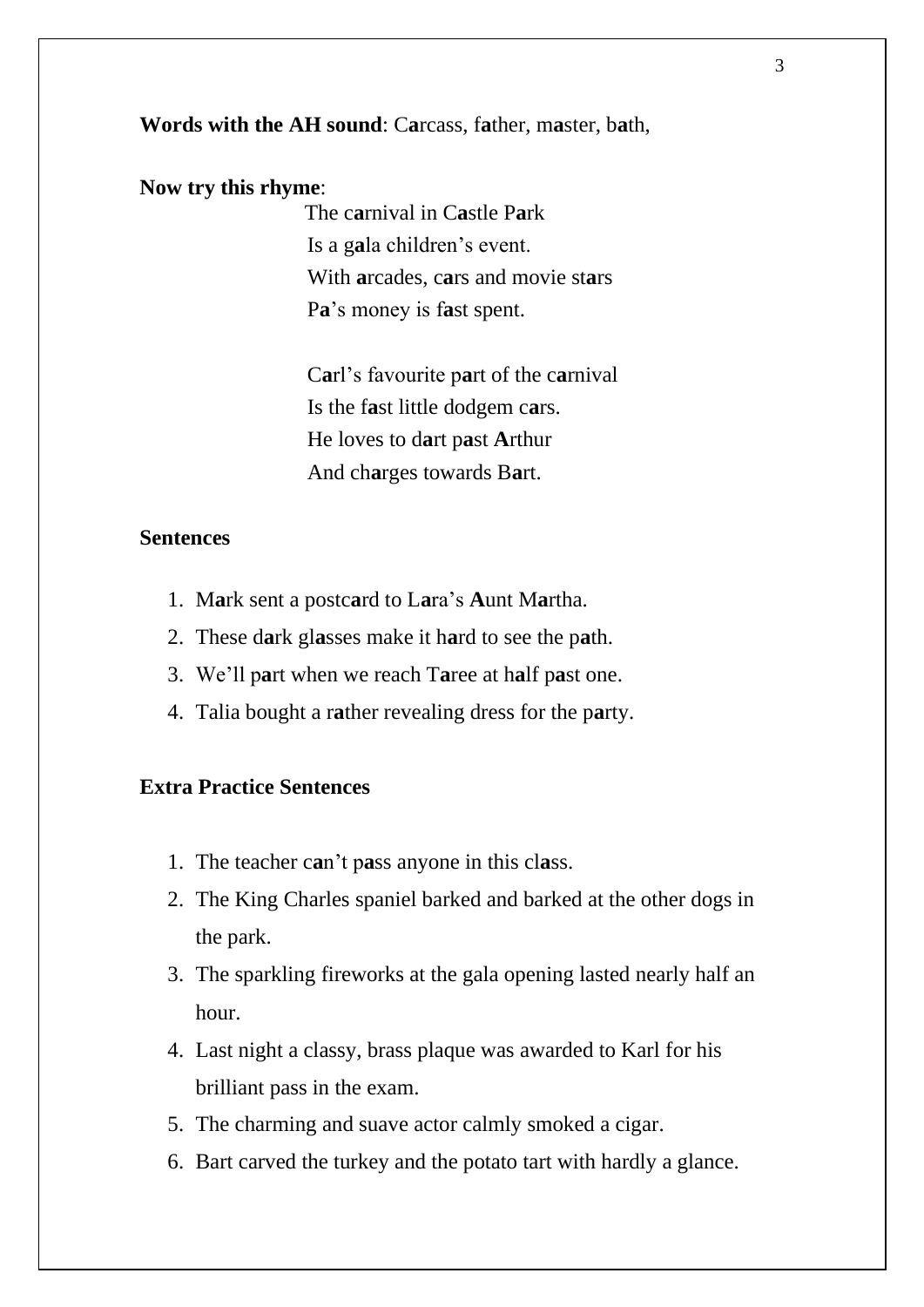# **THE OW SOUND (As in house)**

This vowel has two parts to it. It is therefore called a *diphthong*. The word means literally 'two sounds'. First say AH then say OO. Now smoothly slide from the first to the second. Remember to *finish* it with a clear OO. Bring the sound forward.

### **Sentences:**

- 1. H**ow**ard joined the sc**ou**ts to go m**ou**ntaineering.
- 2. The **ow**l swooped d**ow**n on the c**ow**ering m**ou**se.
- 3. "Please all**ow** me to go to H**ow**ard's h**ou**se" he h**ow**led.
- 4. He sh**ou**ted l**ou**dly from the t**ow**er.

- 1. She was proud of her brown gown.
- 2. She bounced the ball up and down.
- 3. The scow bobbed around and around.
- 4. They found a mouse in the house.
- 5. They found the hound on the ground.
- 6. The outlaw prowled around the house.
- 7. Get the cow out of the flowers.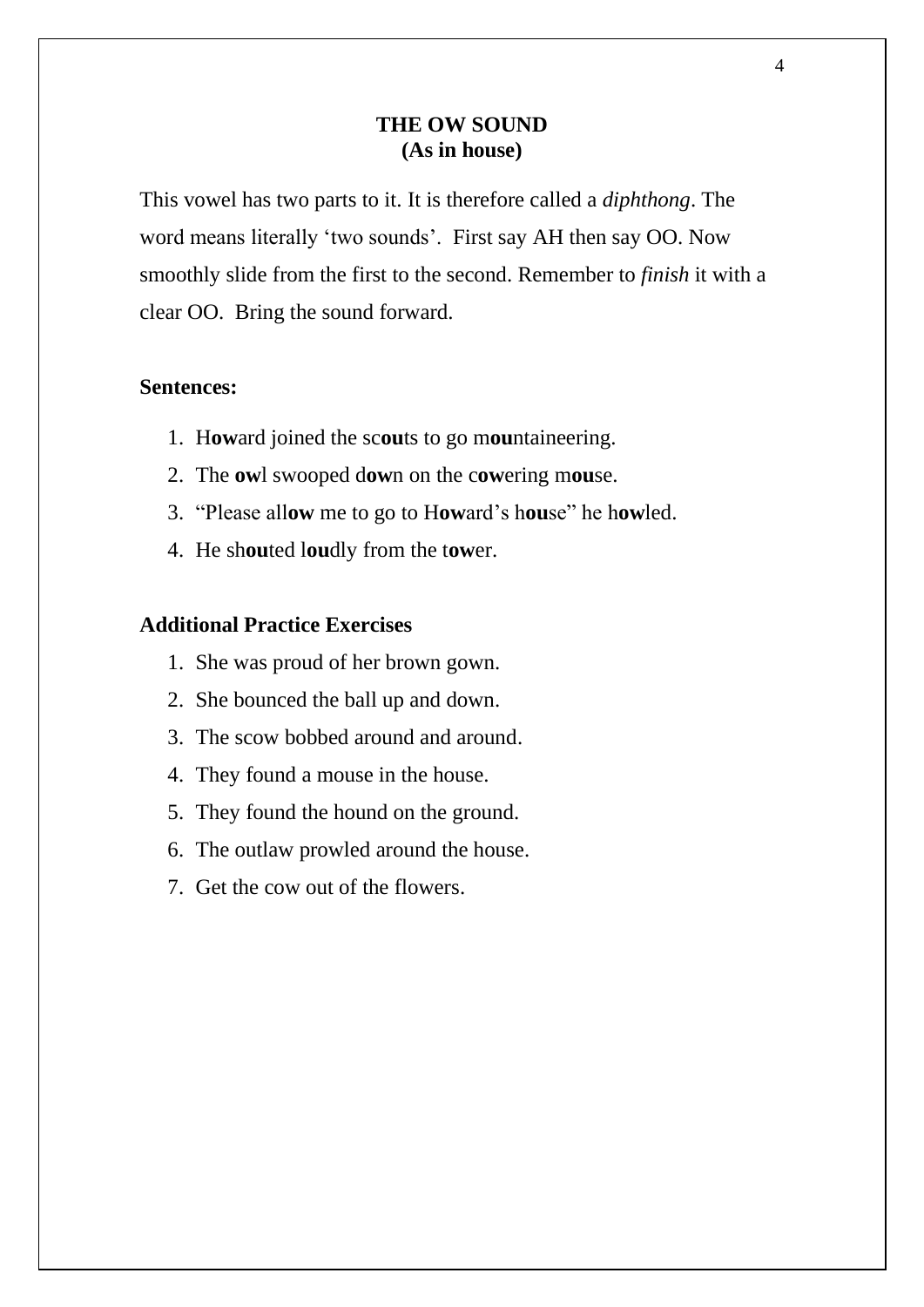# **THE I SOUND (As in eye)**

This vowel also has two parts to it. Relax your jaw and then glide quickly and smoothly from the short 'a' to the 'e' sound. Most important of all, do not let the sound go up your nose.

### **Sentences:**

- 1. N**i**gel, do tr**y** to sm**i**le at the cr**y**ing ch**i**ld.
- 2. He tr**i**ed rh**y**ming as an exerc**i**se.
- 3. He cr**i**ed over **I**da's dem**i**se.
- 4. H**y**ram took only a t**i**ny b**i**te.
- 5. M**i**ke got t**i**red of tr**y**ing.
- 6. E**i**leen dr**i**ed her **e**yes and s**i**ghed.
- 7. He descr**i**bed the fr**i**ghtful cr**i**me.
- 8. C**y** m**i**ght l**i**ke to take a dr**i**ve.

- 1. I've been invited for five nights.
- 2. Why did she hide the ivory?
- 3. His wife will fly to the island.
- 4. The kite was high in the sky.
- 5. What kind of pie shall we buy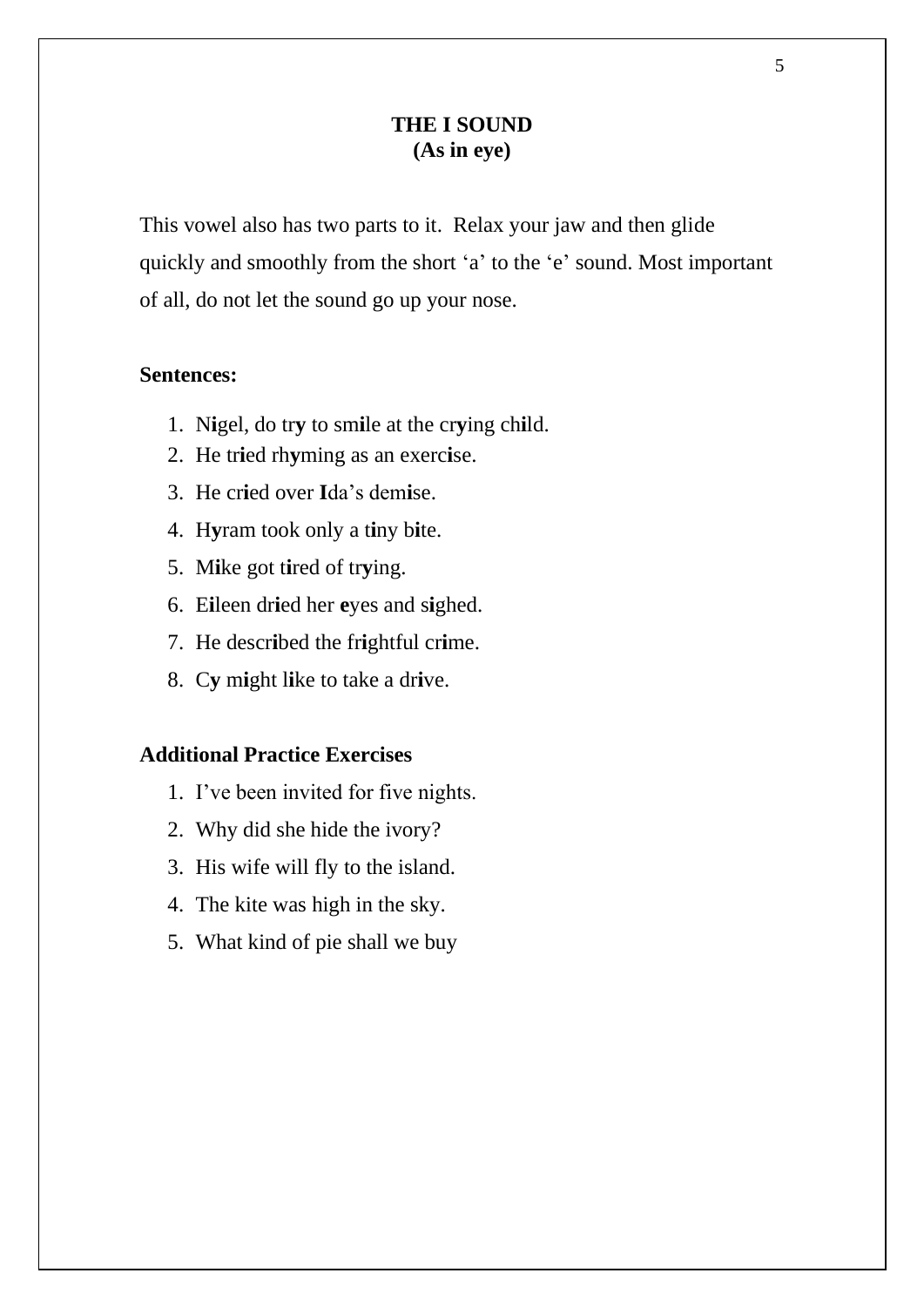# **THE OH SOUND (As in Joan)**

This vowel also has two parts to it. Start the vowel with an 'uh' sound right at the back of the mouth then slide forward to an 'oo' at the very front of the lips. Don't drop your jaw too much but keep the space between your teeth open. Keep the lips relaxed and *round.* Keep the tongue relatively flat.

### **Sentences**

- 1. J**o**an swallowed her c**o**c**oa** drink very sl**o**wly.
- 2. Let's have r**o**lled **o**ats for breakfast.
- 3. Don't use s**o**ap on that **o**ld cl**o**ak.
- 4. He sh**o**wed the r**o**an before he s**o**ld it.

- 1. He was told to blow his nose.
- 2. The old man went home slowly.
- 3. Don't use that tone to Joe.
- 4. The load of stones rolled over.
- 5. Joe's microscope was sold.
- 6. I won't go home with Flo.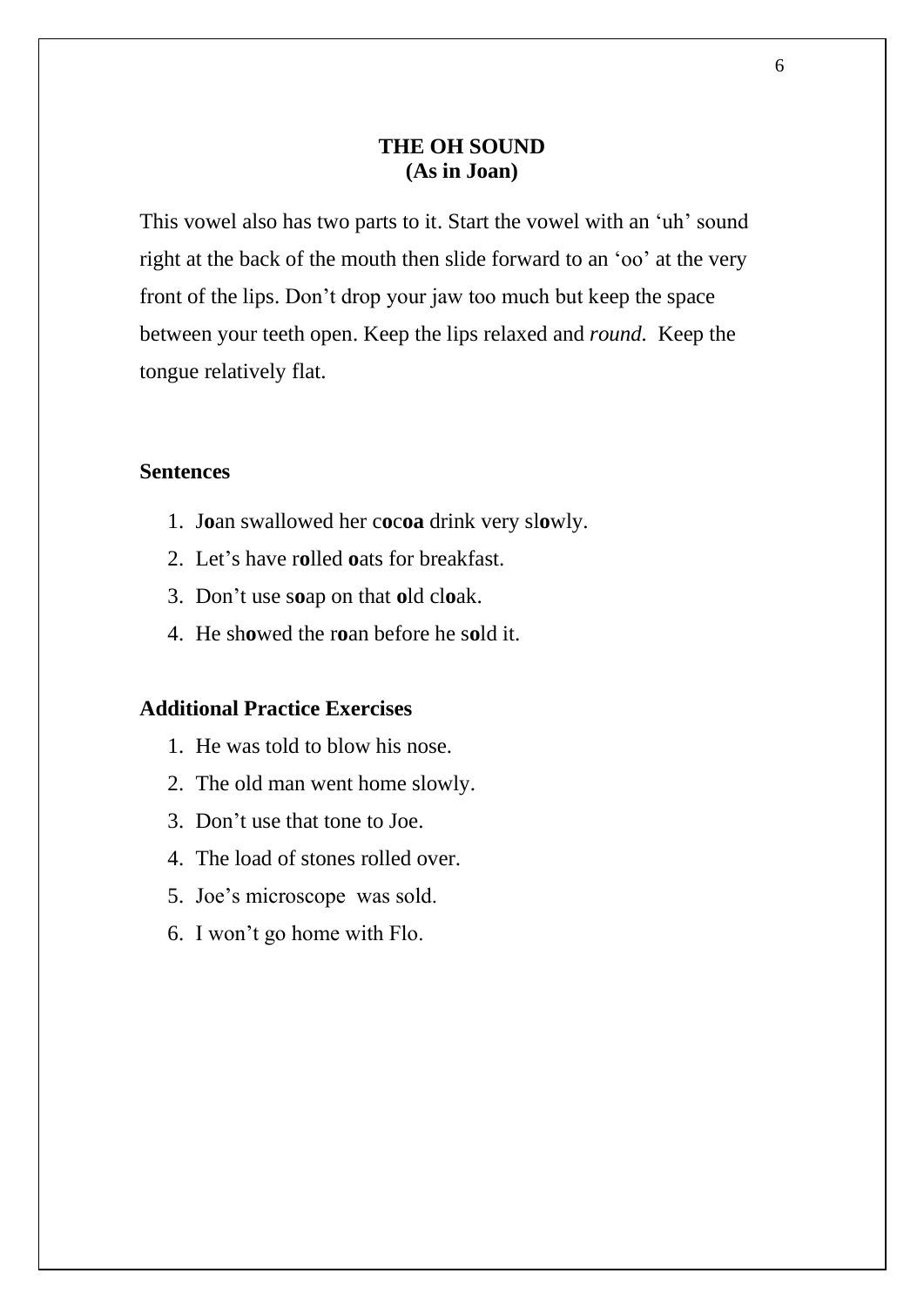# **USING THE NEUTRAL VOWEL TO ACHIEVE SMOOTH, CONNECTED SPEECH**

The neutral vowel is used on unstressed vowels so that **speech flows smoothly and fluently**. It is called the *neutral vowel* because it sounds rather like a short, simple 'er' or 'uh'. Any vowel which is in an unstressed position takes this sound. So it is really just a *sound* and not a letter. It helps to think of it as a stepping-stone between important sounds.

For example with the phrase *bread and butter we* say *bread'ndbutt'r* so that it sounds smooth and connected as if it was one word instead of three.

#### **Identifying the neutral vowel in individual words**

In the following words the neutral sound is in small, italic print. Say it as a short 'uh' that is hardly there at all. At the same time put a very firm and definite stress on the stressed syllable identified in bold.

Glamour treasure offer tortoise connect picture

**Sentences:** *(Say these sentences as smoothly as possible. It helps to think of each as one long word rather than a collection of separate ones).*

- 1. Sooner or later the balloon will ascend.
- 2. He fell asleep during the solemn lecture.
- 3. The popular magazine has a new editor.
- 4. He was unaware of the accident.
- 5. The pilot's parachute never opened.
- 6. Bertha and Anita were uncommunicative.
- 7. He said he h*a*d had his bacon and eggs.
- 8. They applauded the excellent performance.
- 9. She suffered from claustrophobia.

- 1. The meeting was postponed at short notice.
- 2. The advocate handled the delicate matter.
- 3. The orchestra performed in the afternoon.
- 4. It was a terrible moment for the lawyer.
- 5. His benevolence was unbelievable.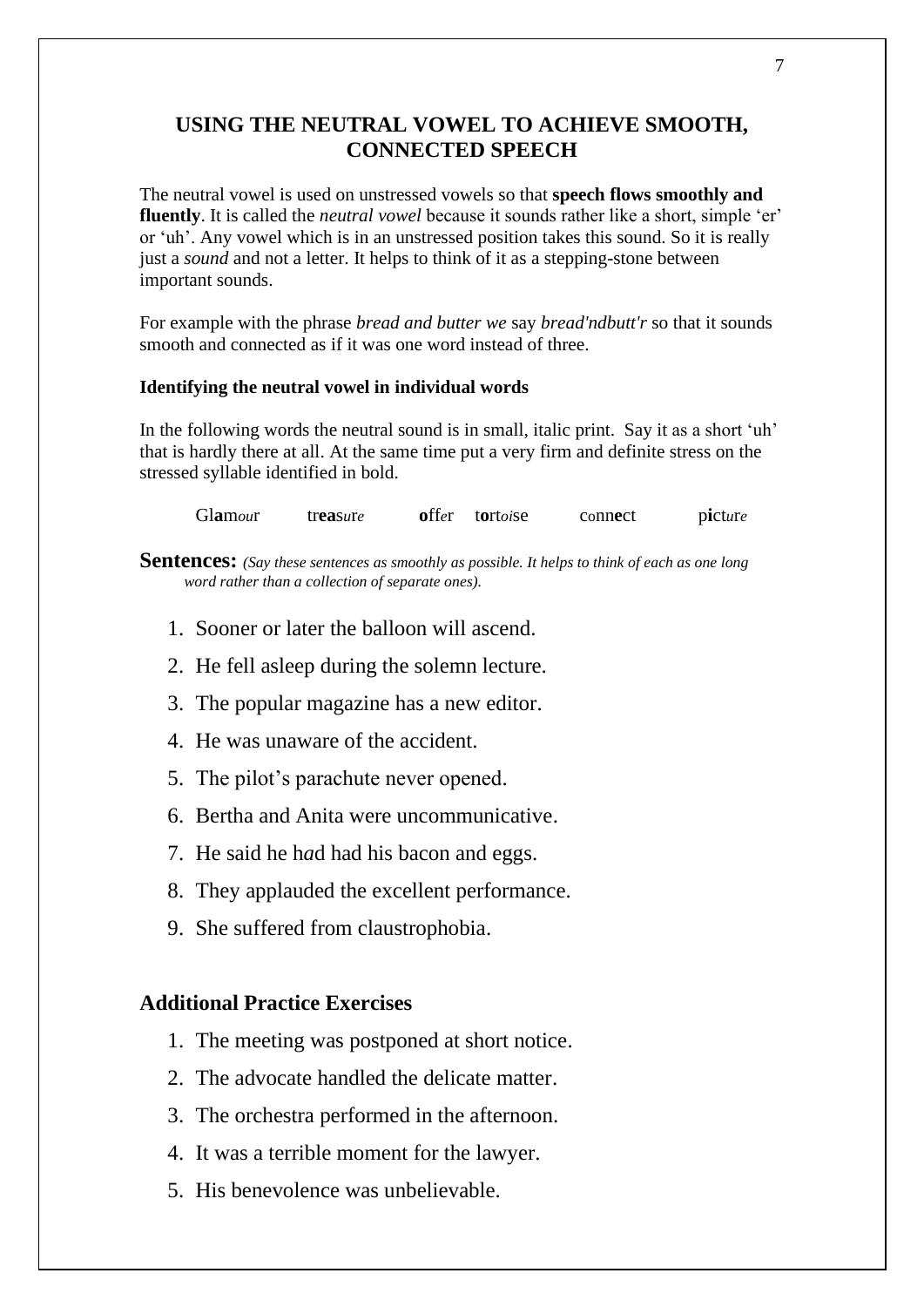# **FLEXING THE SPEAKING MUSCLES: ACHIEVING CLARITY BY TONING THE ARTICULATORS**

# **ARTICULATION IS**:-

- The production of speech sounds by moving and using parts of the mouth and throat area.
- Accurate formation of the consonants and vowels.

Clear, crisp, precise, firm production of **consonants** is the most important aspect of clear articulation. For example, look at the sentence below.

# *Get six people inside the taxi.*

Say the sentence with clear consonants but with neutralised vowels. It would sound like this:

### *Guht suhx puhple uhsuhd thuh tuhsuh.*

Although not pleasant to listen to, the sense of the sentence can still be conveyed.

Now try to convey the sense by just saying the vowels without the consonants.

### *e - i - ee - uh - i - ie - uh - a - i*

It just can't be done no matter how beautifully formed the vowels. Thus clarity of speech depends on accurate consonant formation. Fortunately this can be improved by strengthening the moveable organs of articulation, especially the lips and the tongue which are the ones to which we will be paying particular attention. These organs are muscles and as with any other muscle in our body, they can be toned up, strengthened and made more agile and flexible by exercise. The exercises on the following pages are designed to do just that.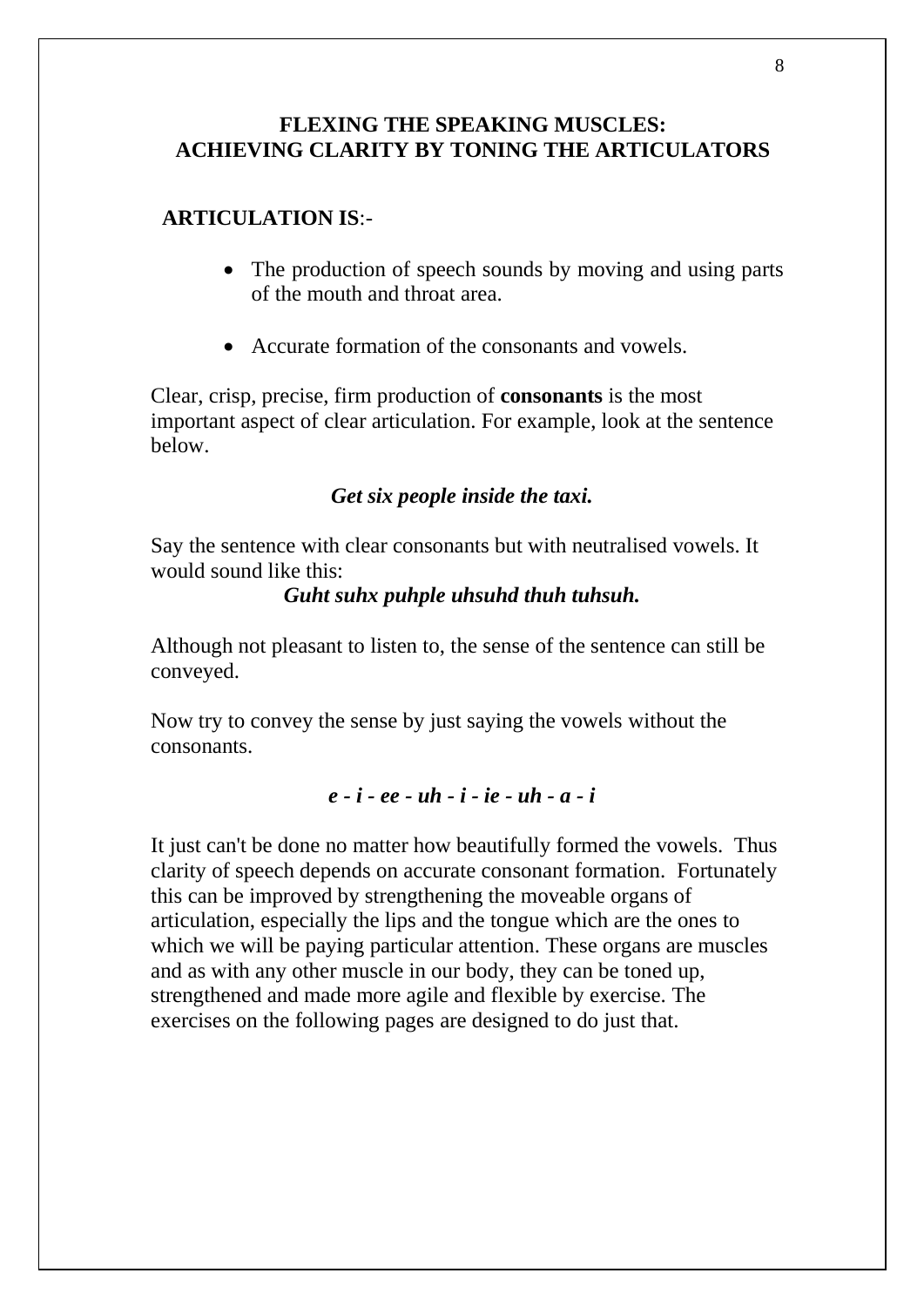# **TONGUE TWISTERS**

*Tongue twisters* are often amusing but their effectiveness should not be underestimated when it comes to developing **clarity of speech**. Practice the following tongue twisters in the progression outlined below. When you've mastered these you'll find many more on the internet.

- *(a)* Whisper the twisters.
- *(b)* Speak them through clenched teeth (this makes the tongue and lips work more vigorously).
- *(c)* Speak them with good tone and firm articulation slowly but clearly. (Initially exaggerate the movements of the articulators to give them an extra work-out.)
- *(e)* Speak the "twisters" more and more quickly while still retaining clarity of articulation. Remember to use the neutral vowel to make delivery smooth. (Note: Do not go straight to this step)
- P Peter Piper picked a peck of pickled pepper, a peck of pickled pepper Peter Piper picked, if Peter Piper picked a peck of pickled pepper, where is the peck of pickled pepper Peter Piper picked.
- B Betty Botter bought some butter, but she said this butter's bitter. If I mix it with my batter it will make my batter bitter. So she bought some better butter and she mixed it with her batter, and she made her batter better.
- D Donald the duck liked to dance a jig daily. Donald the duck liked to dress up to dine. Dutifully Donald would wear his white dicky, and then with the lady ducks waddle in line.
- S To sit in solemn silence in a dull dark dock, in a pestilential prison with a lifelong lock, awaiting the sensation of a short, sharp shock, from a cheap and chippy chopper, on a big black block.
- P-G Five plump peas, in a peapod pressed, one grew, and two grew, and so did all the rest, grew and grew and grew and grew, and grew, and never stopped, till they grew so plump and portly that the peapod popped.
- R-L Red leather, yellow leather. Red lorry, yellow lorry.
- T A tutor who tooted the lute, tried to tutor two tooters to toot. Said the two to the tutor, "Is it easier to toot, or to tutor two tooters to toot?"
- R Around the rugged rock ruthless Robert ran. He ran around and round the rock until he met a man. The man was really very rude and he to Robert said, "Run right down to Richmond Park," away then Robert sped.
- S-SH Sheila is selling her shop at the seashore, for shops at the seashore are sure to lose. At her shop on the seashore should Sheila sell shellfish? Or should she sell, sandpaper sherry and shoes?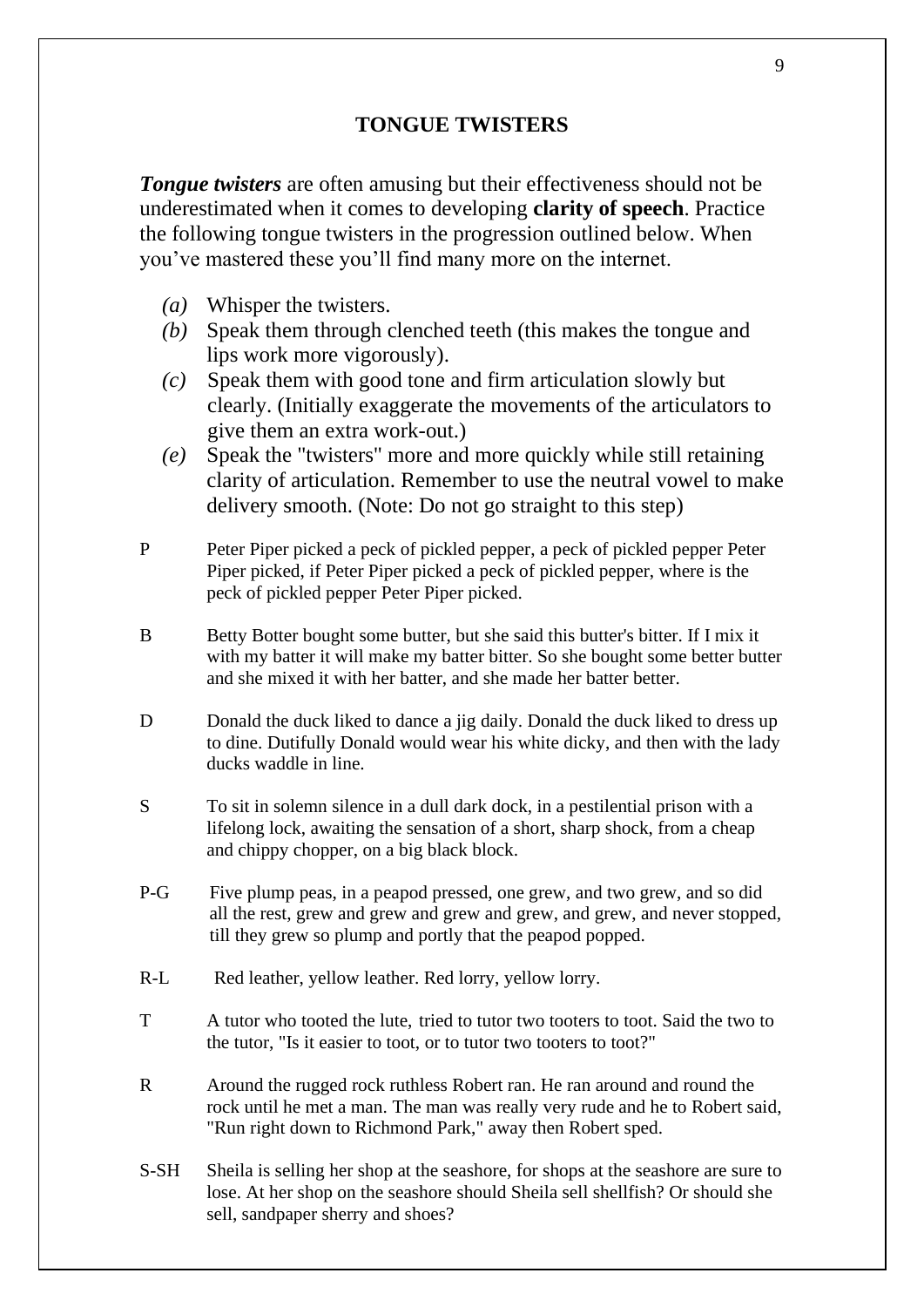### **EXERCISES FOR THE LIPS**

**When doing these exercises try to work the lips much harder than you would in everyday conversation. This will help to strengthen and tone up the lip muscles, which will in turn promote clarity of speech.**

- 1. Peter please pass the pens and pencils.
- 2. Pack your port promptly.
- 3. The apples appear to be ripening prematurely.
- 4. The spider disappeared into the potato patch.
- 5. The pianist performed perfectly on the old piano.
- 6. Betty Boo baked a batch of better buns.
- 7. Bobby burst the big blue balloon.
- 8. Please pack and post the parcel.
- 9. Why will you worry?
- 10.Wendy the weasel watched Walter the walrus walking weirdly.
- 11.The windmills whirled in the wild wind.
- 12.Where are the watches we wanted?

- 1. You are too good for such a fool.
- 2. Do try not to lose your new shoes.
- 3. We will choose the new spoons soon.
- 4. When will you be going to see Una?
- 5. William please tell Winnie that the balloons and bags are to be collected.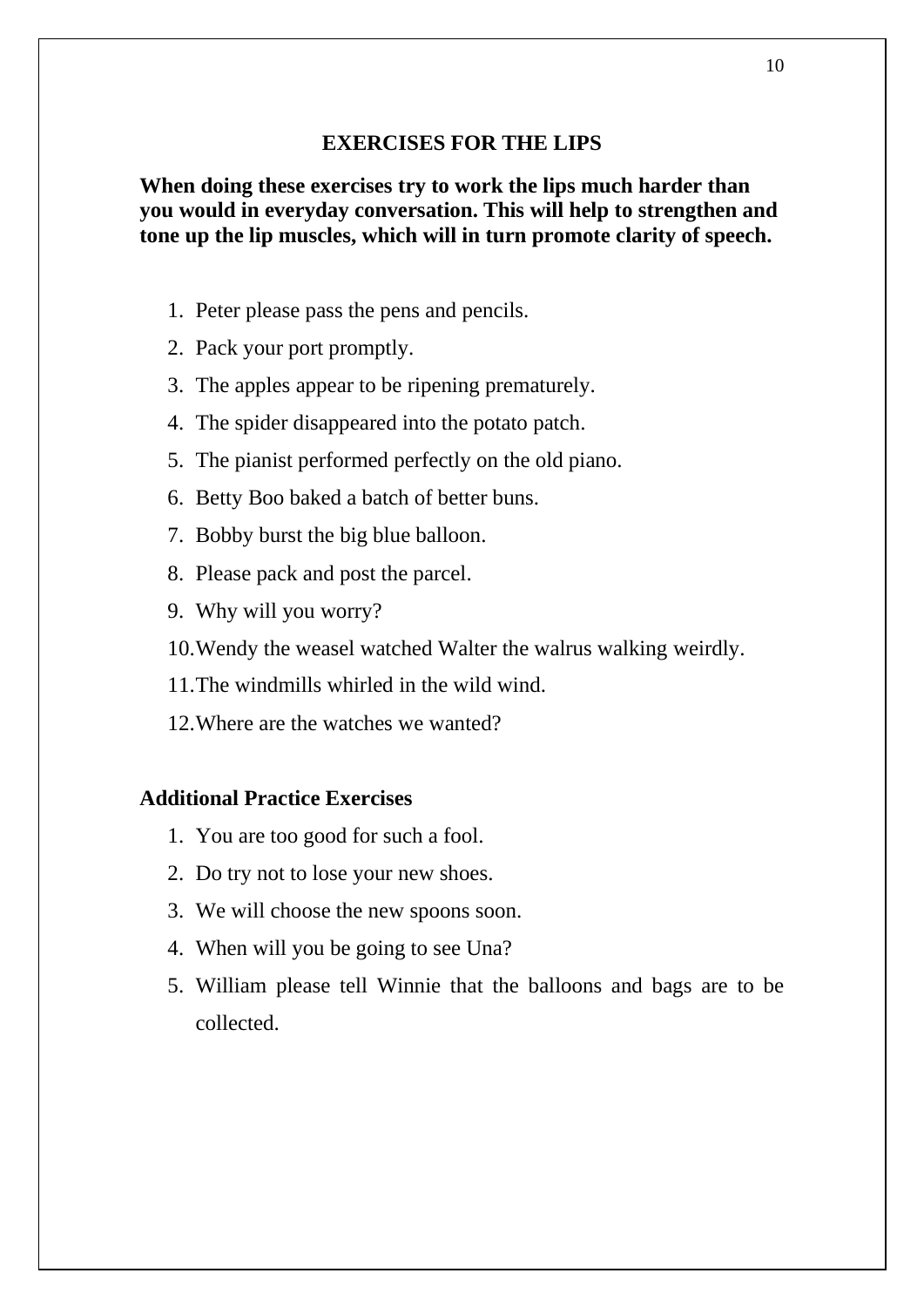#### **EXERCISES FOR THE TONGUE**

**Again for the purpose of the exercise, be more deliberate with your articulation when practicing than you would be in ordinary conversational speech. These exercises will promote strength and agility. The tongue is the strongest, most flexible muscle in the body and is very responsive to these exercises.** 

- 1. Leonard the lazy lion lay alone.
- 2. Don't delay or we'll be late.
- 3. Take the tarts to Terry at ten o'clock.
- 4. Making the toffee took too much time.
- 5. William got wet while he was out walking.
- 6. The Tewkesbury train is always tardy.
- 7. Eating tomatoes tempts Timothy's taste buds.
- 8. Do update your diary while waiting for dinner.
- 9. He didn't want to admit that Dimity did the dastardly deed.

- 1. Quick, catch the ball and kick it to Kevin.
- 2. Please tell Laura that the lollies and the dolls are ready for the party.
- 3. They got lost because the street directory they used was so old.
- 4. Shane was shot in the shoulder.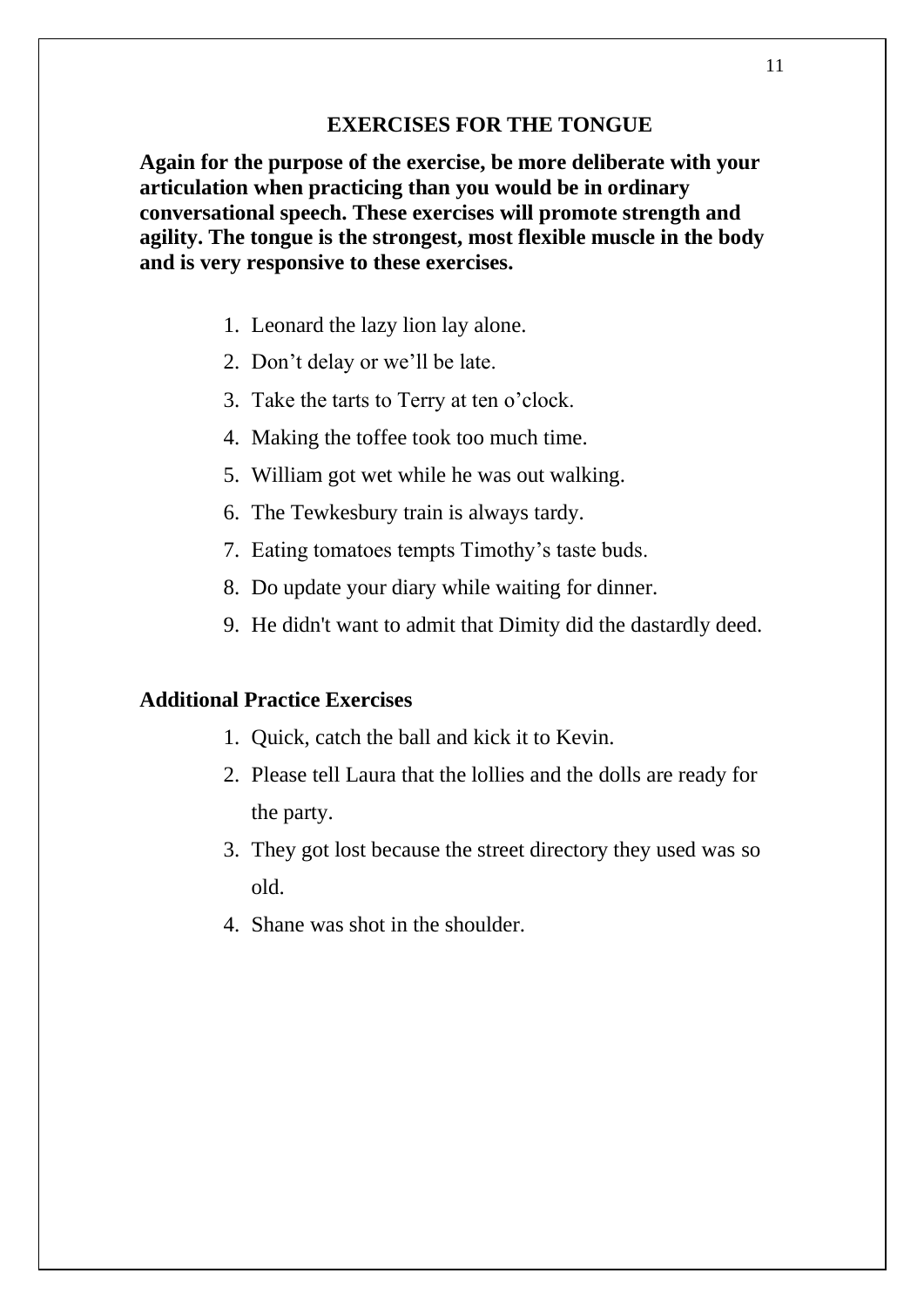#### **Final Consonants**

A common speech fault is the omission of hard consonants at the ends of words. It makes for sloppy speech and can lead to mumbling. Practicing deliberate placement of end consonants will remedy this fault, promote good diction and keep speech crisp and clear. Use the vowel progression exercises below for this purpose.

| $\text{Dot}$ (as in boot) $\text{ obt}$ (oat)                                               |     | awt (ought) | aht $(\text{art})$ | $ayt$ (ate) | eet (eat) |  |  |  |
|---------------------------------------------------------------------------------------------|-----|-------------|--------------------|-------------|-----------|--|--|--|
| Ood                                                                                         | ohd | awd         | ahd                | ayd         | eed       |  |  |  |
| Ool                                                                                         | ohl | awl         | ahl                | avl         | eel       |  |  |  |
| (To complete the 'L' sound flick the tongue off the gum ridge behind the upper front teeth) |     |             |                    |             |           |  |  |  |

# **Additional Practice Exercises**

| Oop | ohp | awp | ahp | ayp | eep |
|-----|-----|-----|-----|-----|-----|
| Oob | ohb | awb | ahb | ayb | eeb |
| Ook | ohk | awk | ahk | ayk | eek |
| Oog | ohg | awg | ahg | ayg | eeg |

#### **Sentences to practice firm placement of final consonants**

- 1. Take a seat right at the back of the bus.
- 2. Don't forget to take the felt for your new black hat.
- 3. Pete's excitement about the trip was apparent.
- 4. The meat he bought at that shop was excellent.
- 5. Last night Mabel felt quite ill after eating at that restaurant.
- 6. The cute cat was called 'Spot'.
- 7. Put some of that sweet marmalade tart away to eat later.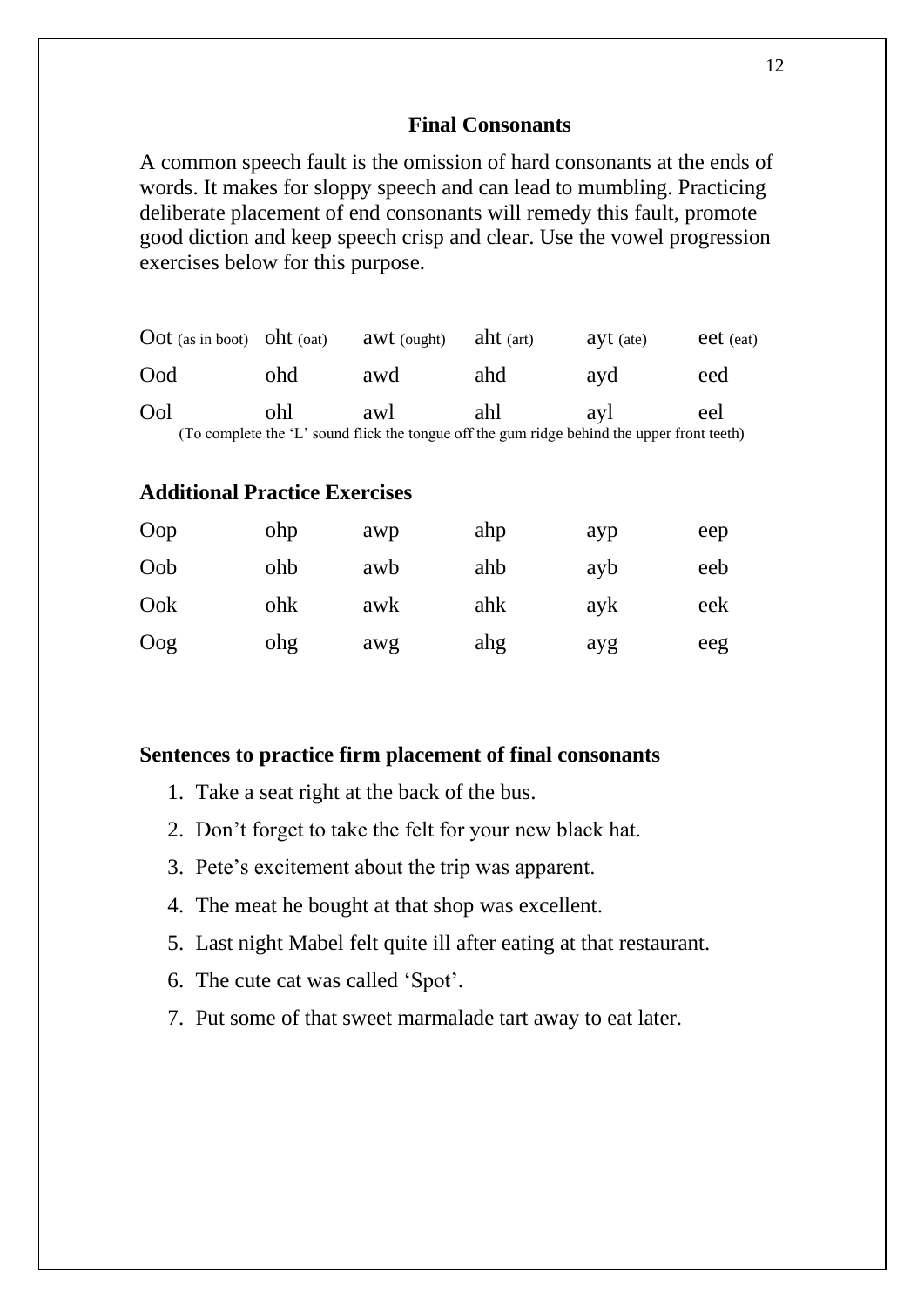**When speaking combine the two strategies of :**

- **Elongating vowel sounds and**
- **Smoothing out speech by joining the words together WITHOUT LOSING CLARITY.**

**If you do this then :**

- **Your speech will acquire a very eloquent quality.**
- **You will sound** 
	- o **Confident,**
	- o **Professional**
	- o **Unhurried**
	- o **In-control**
	- o **Self-assured**
	- o **Supremely credible**
- **It will bring a greater level of authority to your speaking manner.**

**It will trigger a higher level of RESPECT in listeners.** 

**It is the voice of LEADERSHIP!!**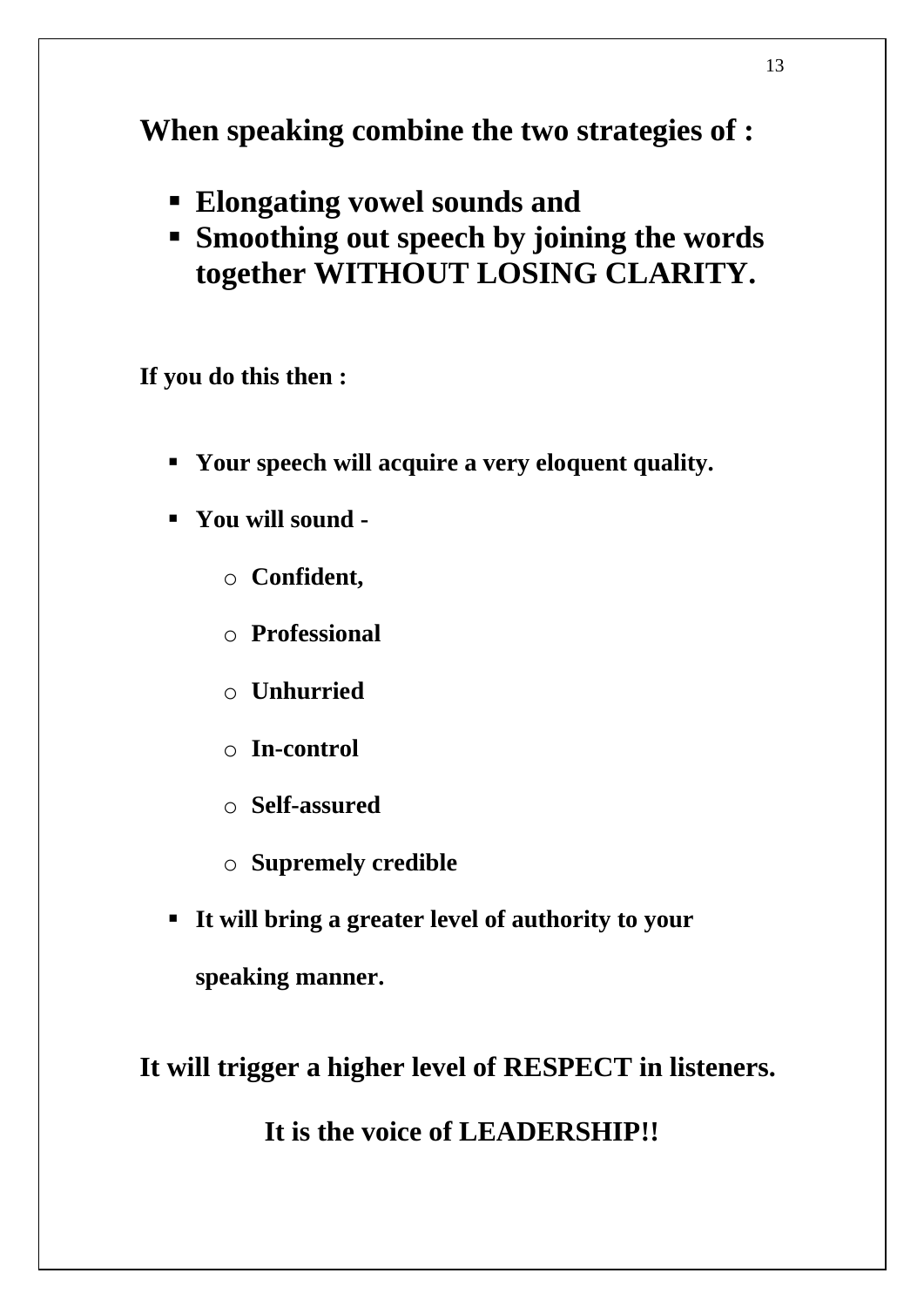### **DO YOU NEED A:**

- Dynamic, inspirational and motivational speaker to transform your next conference or event?
- Workshop leader to take your sales or training team to a new level of empowered, professional communication?
- Personal coach to tailor make a program for a time poor executive?
- Retreat facilitator to create a refreshing, enjoyable, educational experience for your valued staff?
- Emcee to lift the energy at your next function?

….. then contact Irena.

#### HERE'S WHAT OTHERS HAVE SAID…..

#### **"…. riveting"**

Irena your course was so riveting. I actually listened to every word you said (I have a tendency to switch off). By far the best course I've ever done.

*Steve Dalton - Dalton Technology Pty Ltd*

#### **"… delivered so professionally…"**

Irena thank you so much for a great workshop. It was delivered so professionally in all aspects and demonstrated great respect for us as adult learners. You model so well what you teach. The format of the workshop was excellent with the right blend of theoretical information and practical exercises. You were able to make participants feel safe while getting them to move out of their comfort zones. Particularly useful was the way you helped the participants to plan strategies to transfer the learning to everyday situations. When I attend workshops I always learn not only from the content but also from the way the workshop is conducted. This was such a very positive experience. Thank you. *Ritva Eronen – Program Educator, ACT Community Care*

#### **"….I saw their improvement…."**

I sent my staff on Irena's Speaking Course to help improve their speech so they could provide better customer service to our clients. When I saw their improvement following the course I booked myself in. The course has dramatically improved my clarity of speech and confidence. *James Malone, Managing Director – Label Power*

#### **"…… profound results…."**

I've spent almost ten years training public speakers and presenters all over the world from Las Vegas to London and spent a heap of time with the 'greats' such as Zig Zigler, Tom Hopkins, Brad Sugars and other amazing presenters. Recently, I asked Irena to speak at one of my functions and I must say I can't remember the last time I was so thoroughly entertained and educated! What's more, those in the audience are STILL using Irena's strategies, WEEKS after the presentation and are getting their messages across FAR more effectively than before.